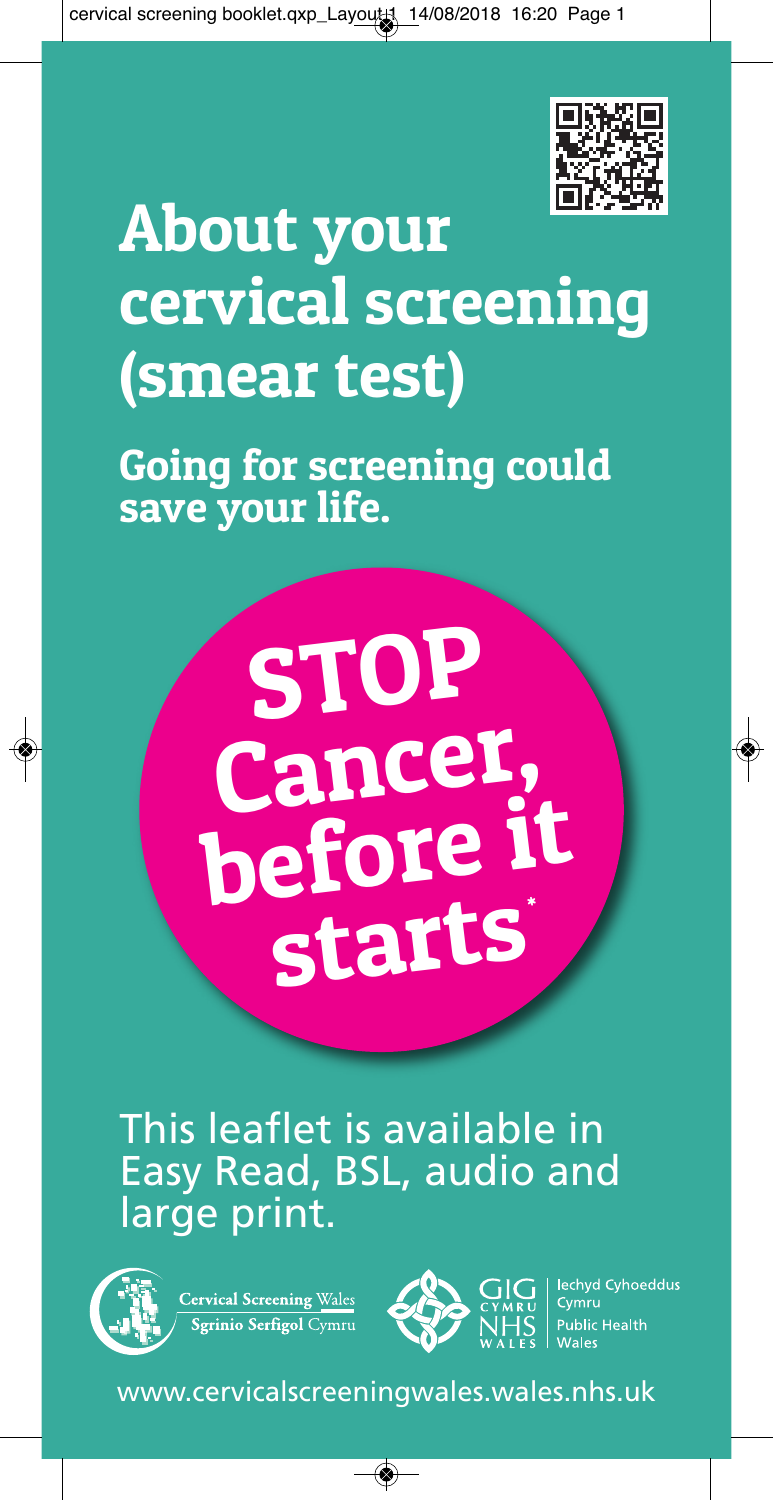# **This leaflet tells you about cervical cancer and NHS cervical screening.**

 $\overline{\phantom{a}}$ 

**Cervical screening can prevent cervical cancer.**

> **Women aged 25 to 64 are invited every three or five years.**

**Cervical cancer is caused by the human papillomavirus (HPV).**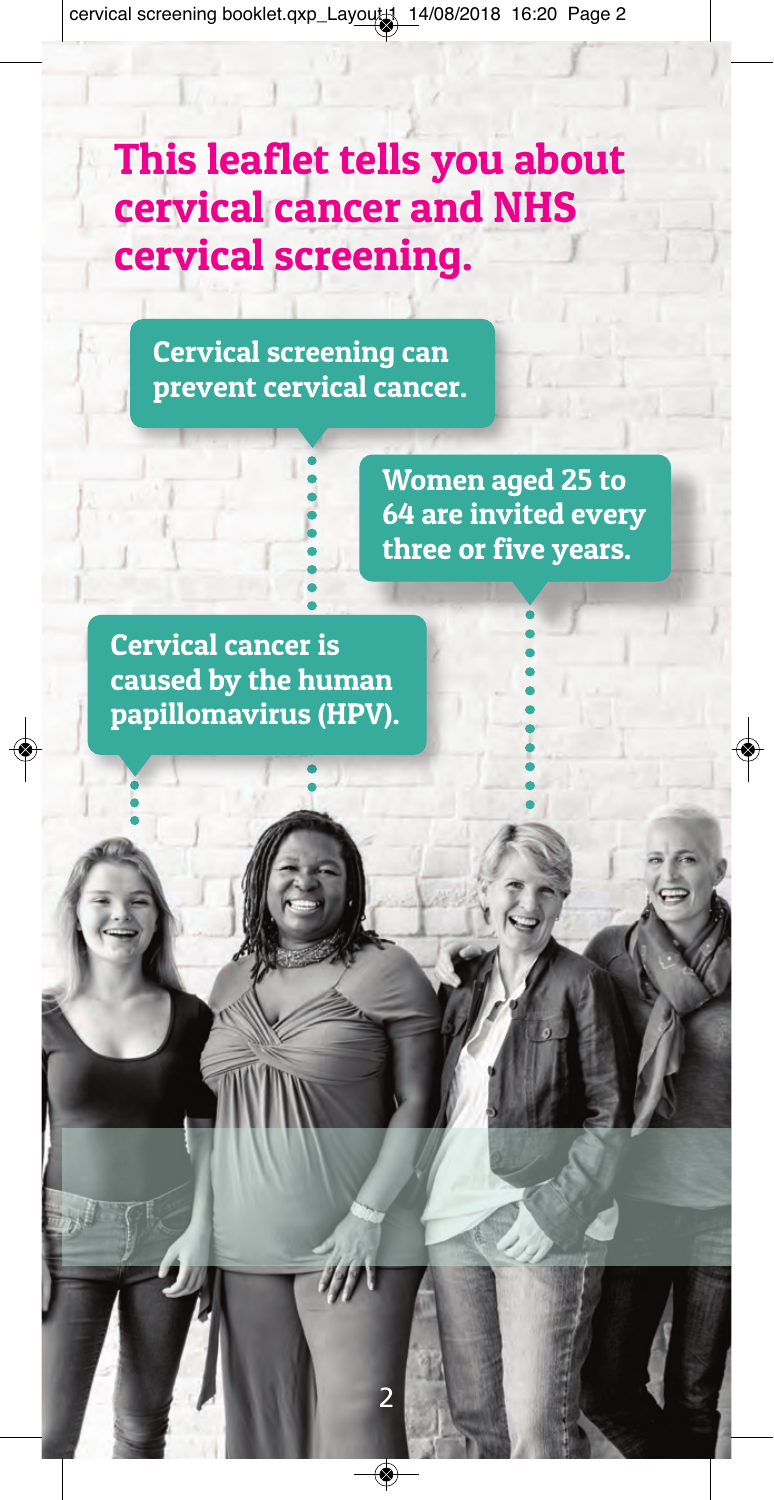**Most women will get a normal result.**

> **Some women will need more tests.**

**Going for your screening could save your life.**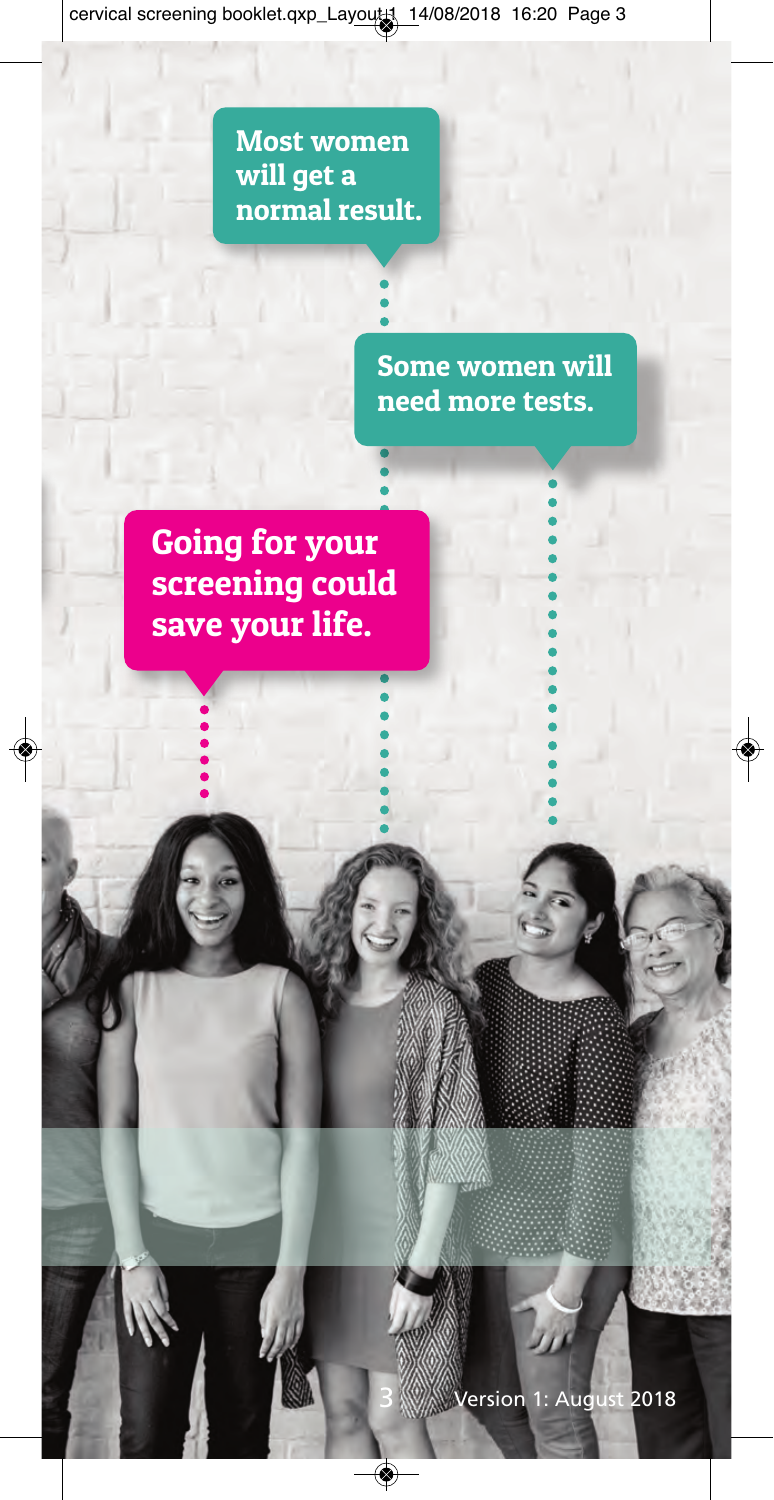# **What is cervical cancer?**

Cervical cancer is cancer of the cervix.

Every year around 160 women are diagnosed with cervical cancer in Wales. It is the most common cancer in women under the age of 35. Cervical screening can prevent cervical cancer from developing, or pick it up at an early stage.



Almost all cases of cervical cancer are caused by a virus called human papillomavirus **(HPV)**. This is a very common virus that most people will have at some time during their life.

Only certain types of HPV cause cervical cancer. These are called high-risk types. These types of HPV can cause the cells on your cervix to change, and these changes can develop into cervical cancer.

HPV can be passed on through any type of sexual contact with a man or woman. You or your partner could have had HPV for some time without knowing about it.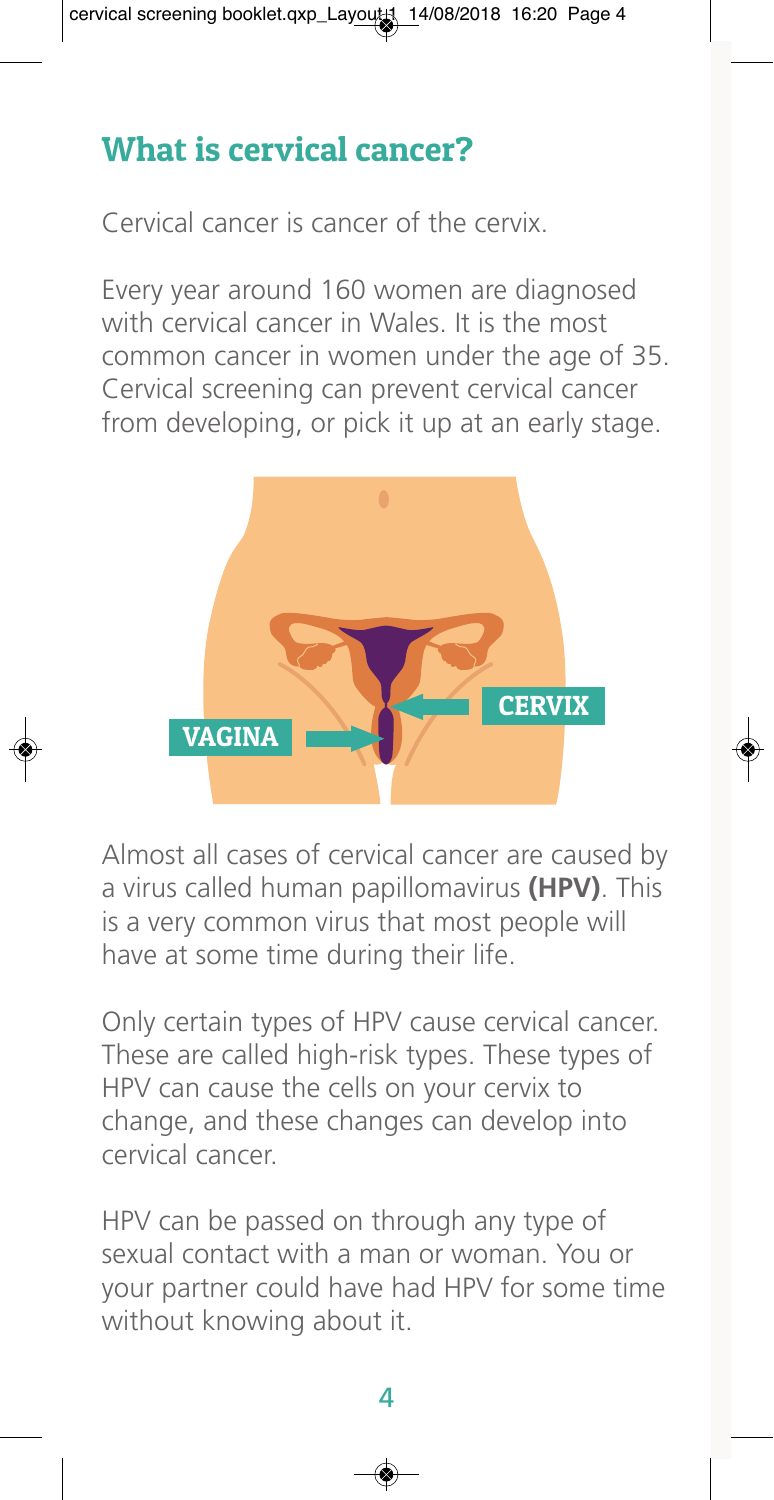## **Can HPV be treated?**

There is no treatment to get rid of HPV. For most women, their immune system will deal with the virus. Most types of cervical cancer take a long time to develop. Treating cell changes early means that cervical cancer can be prevented.

#### **What is cervical screening?**

Cervical screening is also known as the smear test. The cervical screening test will look for high-risk types of HPV that can cause cell changes. By finding cell changes early, screening can prevent cervical cancer from developing.

Women aged between 25 and 64 years old are invited for cervical screening. Women aged 25 to 49 years are invited **every three years**, and women aged 50 to 64 years are invited **every five years**.

If you are transgender and have a cervix, it is still important that you have cervical screening.

Your letter will ask you to book an appointment. You can have your cervical screening at your doctor's surgery or at some sexual health clinics. If you would like to be seen by a female nurse or doctor, you can ask when booking your appointment.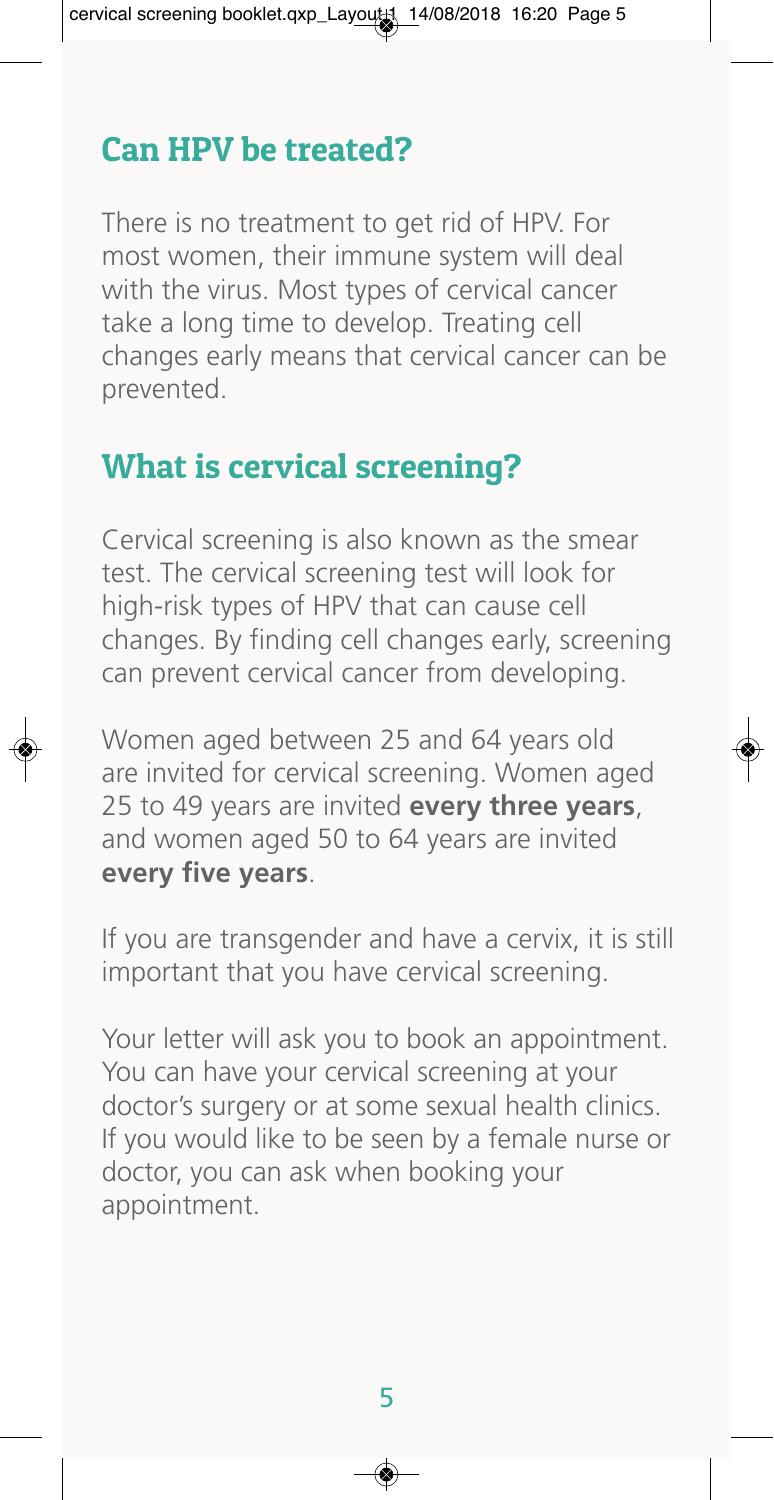#### **About the test**

The cervical screening test only takes about **five minutes** and is usually carried out by a nurse in a private room. Try to make an appointment for when you will not be having your period.

> **You will be asked to undress from the waist down. It may be easier to wear a skirt or dress.**

**You will need to lie on your back on a couch with your knees bent and your legs open.**

**The nurse will gently put a speculum (medical instrument) into your vagina so they can see your cervix.**

**They will then gently brush cells from the cervix using a soft brush.**

**The cells will be tested for highrisk HPV. If high-risk HPV is found, the sample will be looked at for cell changes.**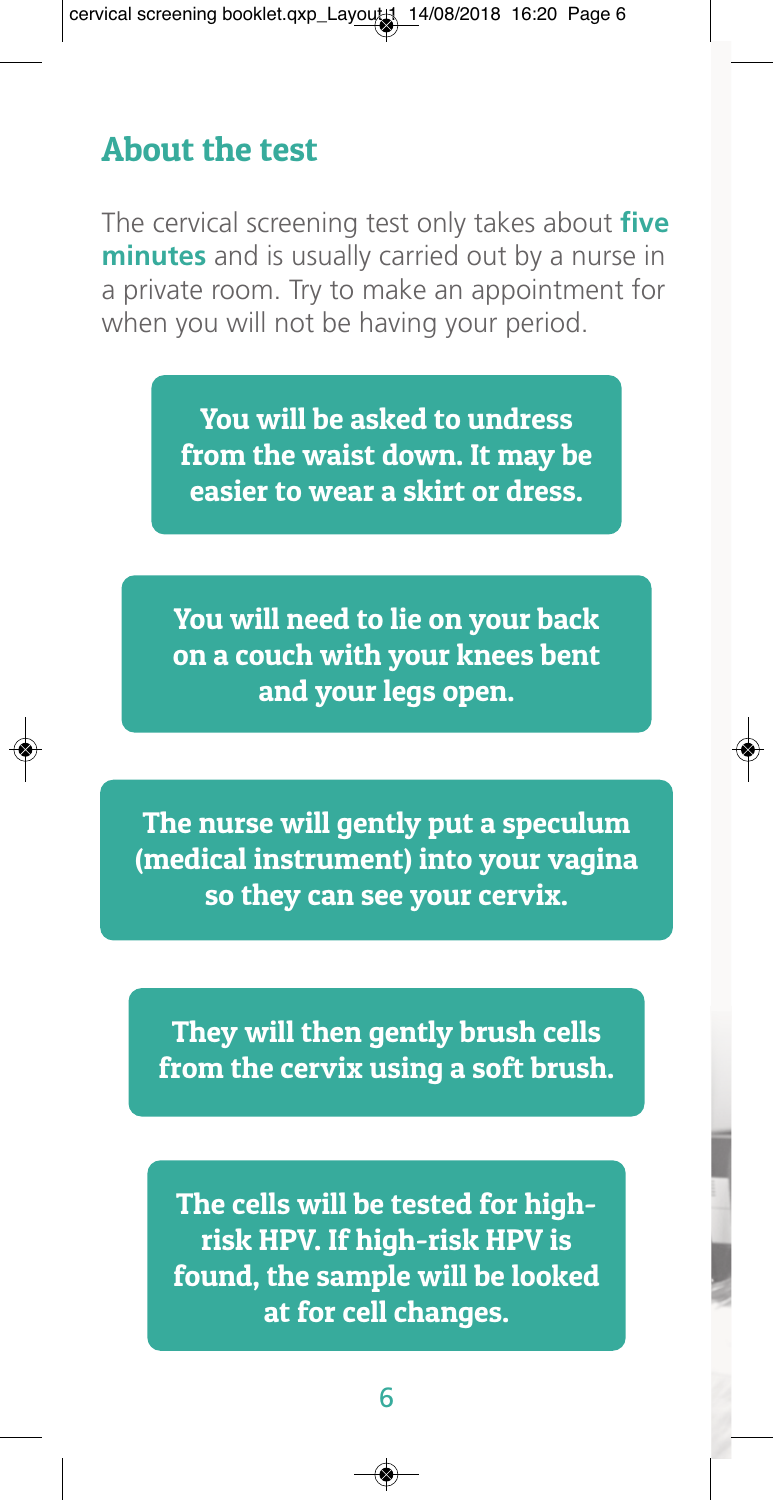The test should not be painful but some women may find it uncomfortable. Tell your nurse if it is very painful. You can stop the test at any time.

Some women have light bleeding after the test. This can be normal and does not mean anything is wrong.

- It can be normal to feel embarrassed about having cervical screening, especially at your first appointment. Remember, your nurse carries out screening tests every day.
- If you have never had sex, talk to your practice nurse to help you decide if you want to have screening.
- Even if you have not had any sexual activity for a long time, it is still important you go for screening.
- You can still get HPV if you only have one sexual partner.

7

You can take somebody with you for support.

> Image Jo's Cervical Cance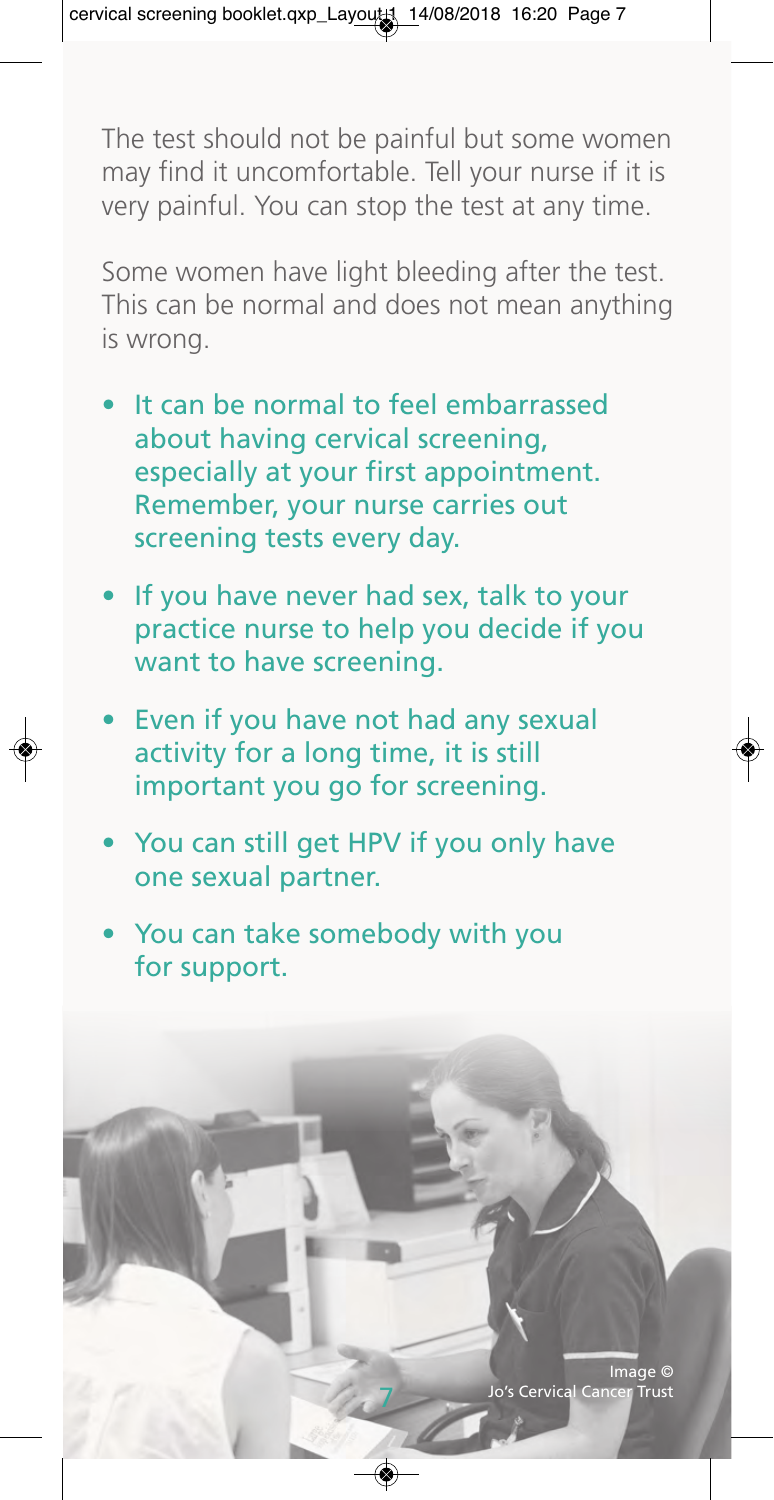# **Your result**

You will receive your results letter in the post within four weeks of having your cervical screening. Your result will also be sent to your doctor. Listed below are the possible results from HPV primary screening:

#### **9 out of 10 results show no high-risk HPV.**

#### **No high-risk HPV found (HPV negative).**

This is a reassuring result and we do not need to look at your cells for changes as you are at very low risk of developing cervical cancer. We will send you another invitation in **three or five years' time,** depending on your age.

# **High-risk HPV found (HPV positive) but no cell changes.**



If you have high-risk HPV, we will look at your sample for cell changes. If no cell changes are found, you will be invited for a repeat test in **12 months'** time.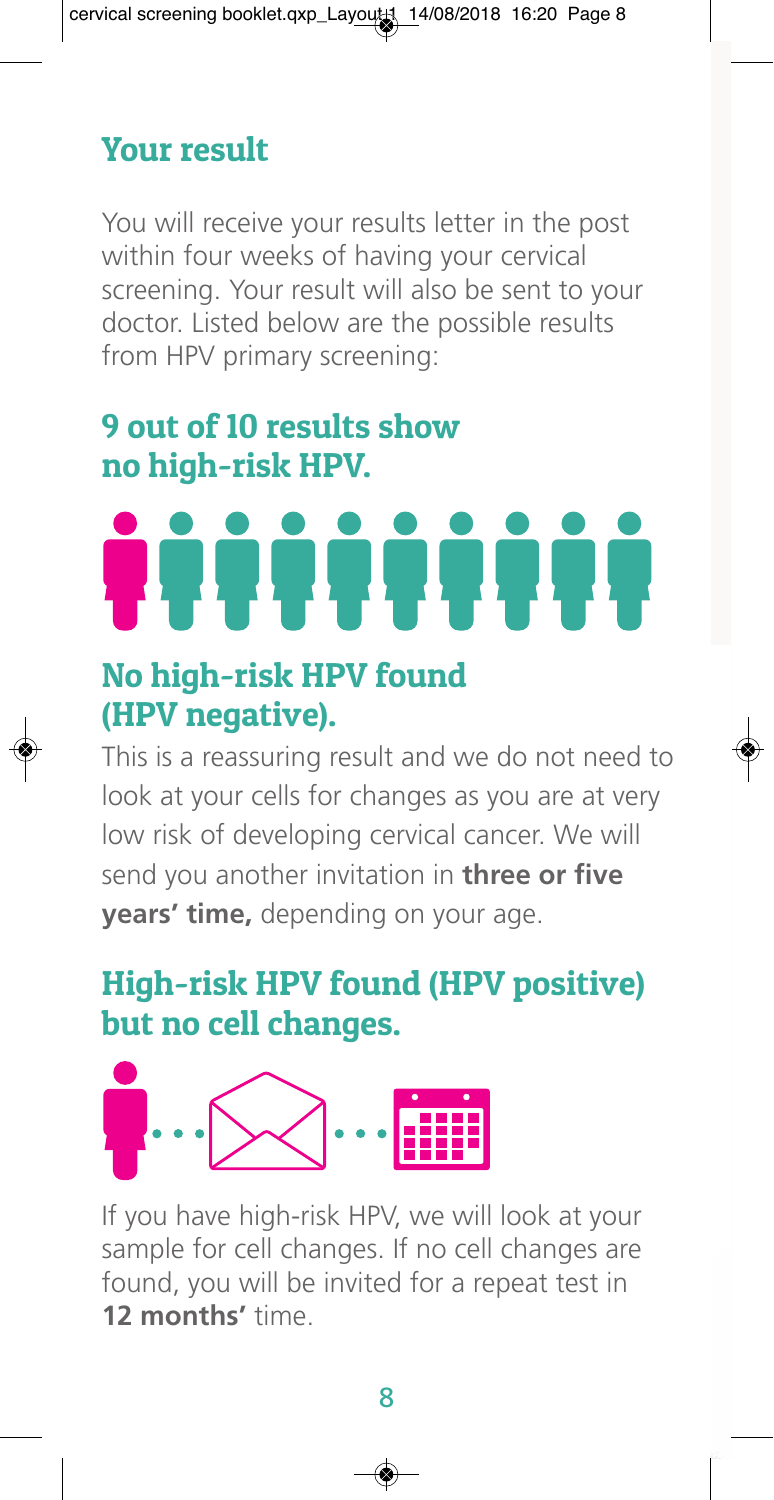# **High-risk HPV found (HPV positive) and cell changes.**



If you have high-risk HPV and cell changes we will refer you for colposcopy at your local hospital. Colposcopy is a closer examination of your cervix.

#### **Inadequate result**

This means the laboratory was unable to give a reliable result. The screening test will need to be repeated after three months.

**If you have any questions, or are worried about your result, contact Cervical Screening Wales or your practice nurse.**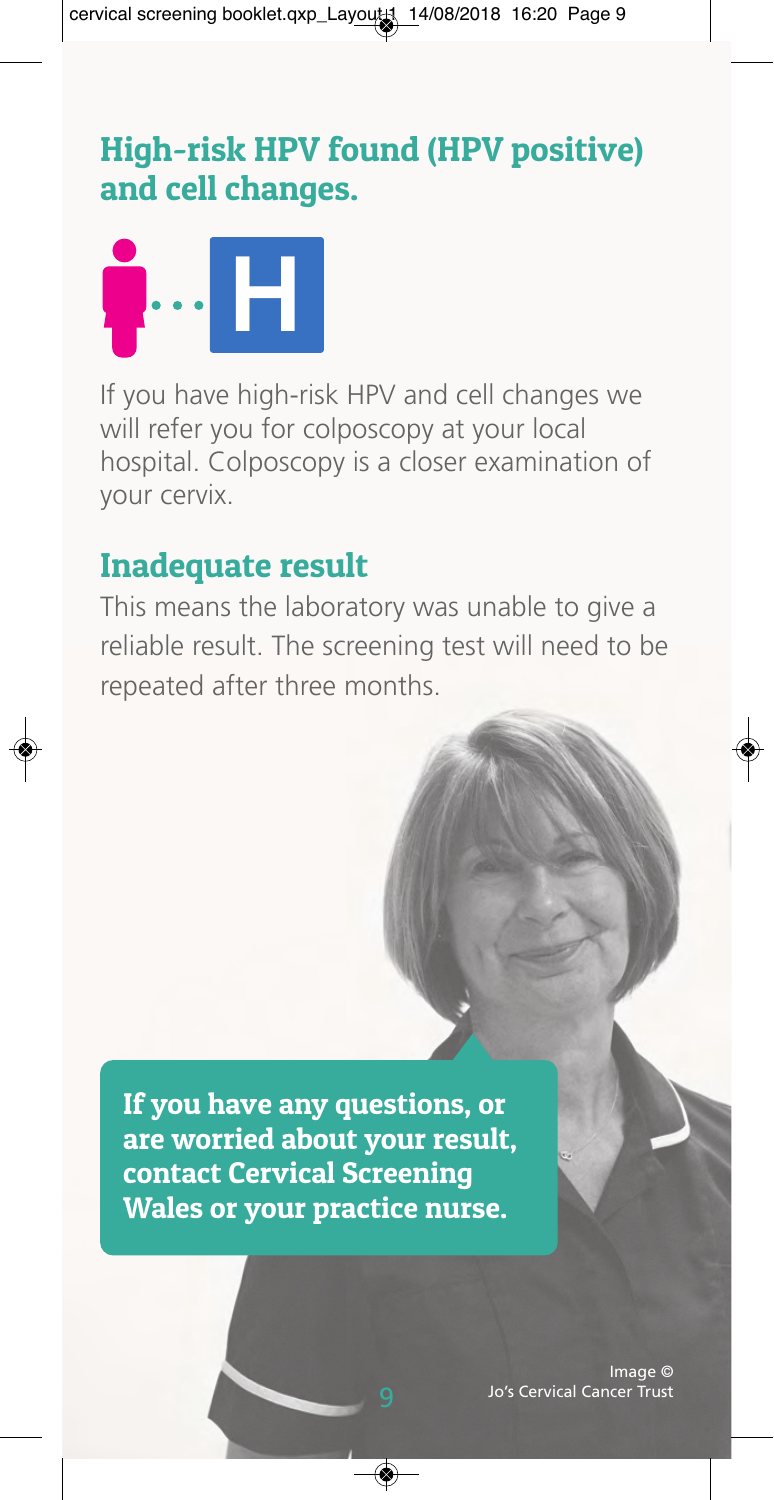#### **Important information about cervical screening**



**You might be worried about going for cervical screening, talk to your doctor or nurse for support.**

**Some hospital treatments for cell changes may affect future pregnancies. Women who get pregnant after having treatment are slightly more likely to have their baby one to two months early.**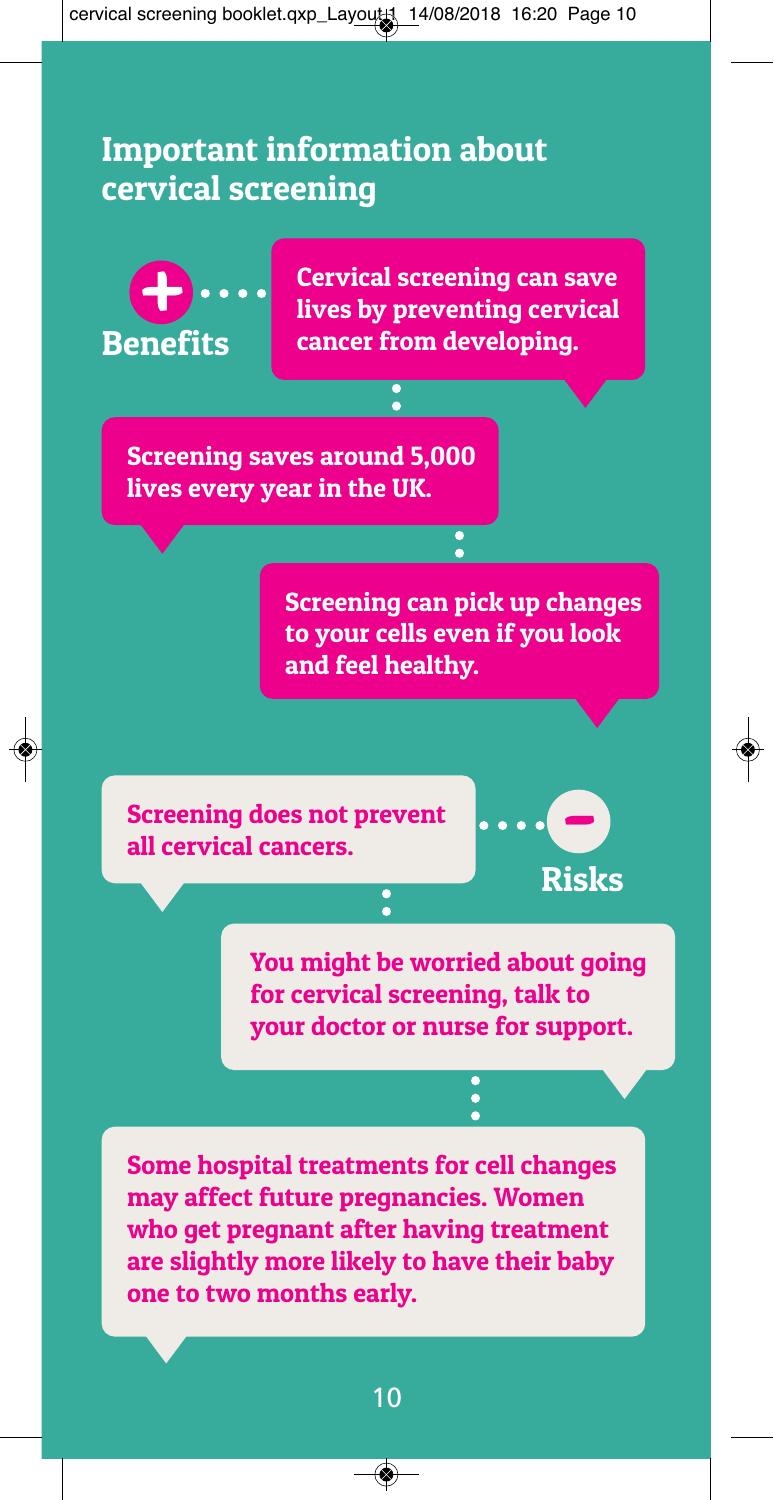### **What are the symptoms of cervical cancer?**

Early cervical cancer often has no symptoms. You should tell your doctor if you have any of the following, even if you have had a normal screening test.

- Bleeding between periods, during or after sex or after the menopause (after your periods have stopped)
- Unusual vaginal discharge

# **Smoking and risk of cervical cancer**

Women who smoke have twice the risk of developing cervical cancer than women who do not smoke. For free help to stop smoking call Help Me Quit on **0800 085 2219** or visit

**Example 20 www.helpmequit.wales**